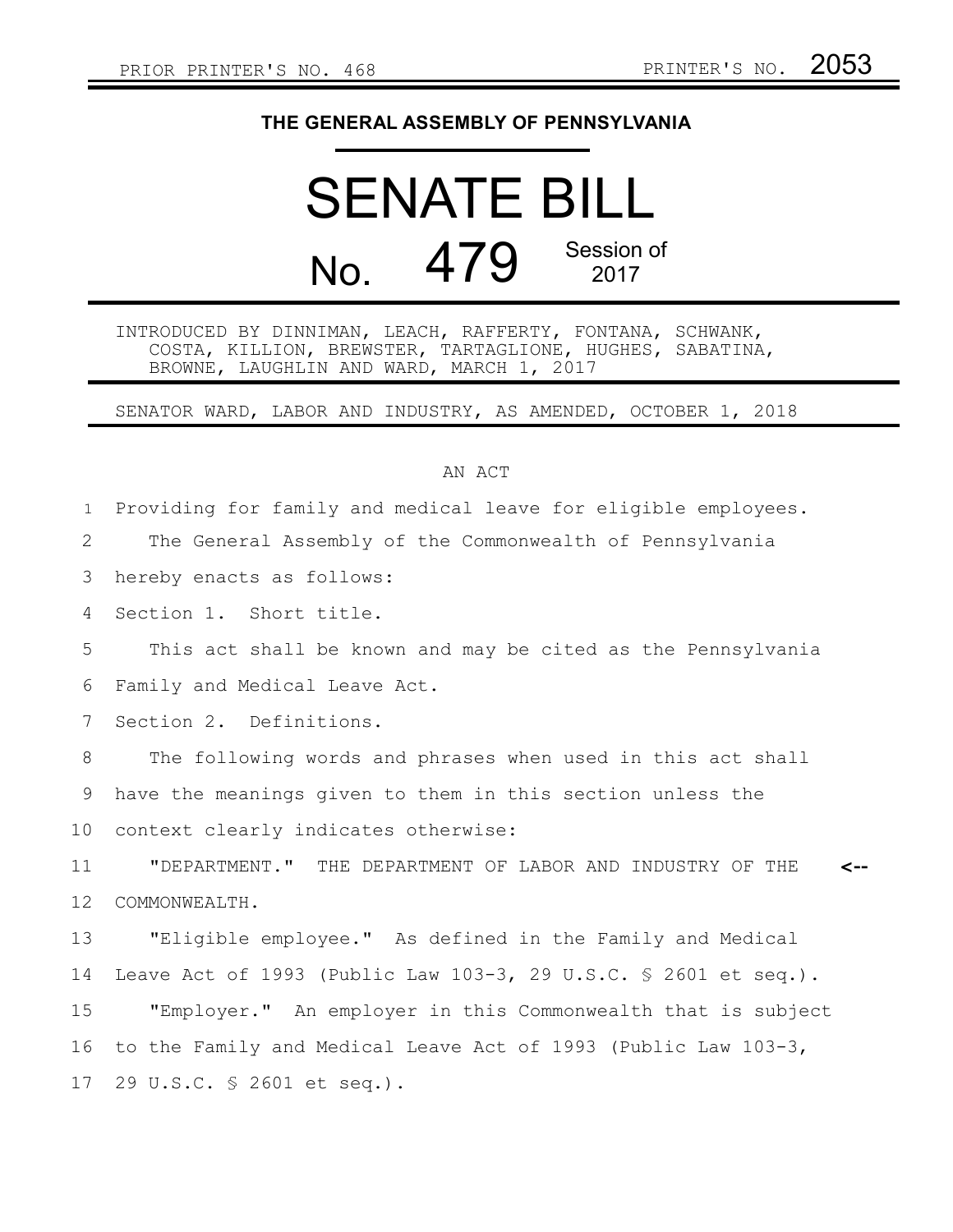"GRANDPARENT." A BIOLOGICAL OR ADOPTIVE GRANDFATHER OR 1 **<--** GRANDMOTHER OR STEPGRANDFATHER OR STEPGRANDMOTHER. 2

"GRANDCHILD." A BIOLOGICAL OR ADOPTIVE GRANDSON OR 3

GRANDDAUGHTER OR STEPGRANDSON OR STEPGRANDDAUGHTER. 4

"SIBLING." A BIOLOGICAL OR ADOPTIVE BROTHER OR SISTER OR STEPBROTHER OR STEPSISTER. 5 6

Section 3. Eligibility. 7

(a) General rule.--An employer shall provide up to six weeks of the same UNPAID leave to an eligible employee to which the eligible employee is entitled under the Family and Medical Leave Act of 1993 (Public Law 103-3, 29 U.S.C. 2601 et seq.)  $\overline{\text{with}}$ respect to CARE FOR a spouse, son, daughter or parent, but only TO CARE for the eligible employee's sibling, grandparent or grandchild, provided IF the sibling, grandparent or grandchildhas no living spouse, child SIBLING, GRANDPARENT OR GRANDCHILD: **<-- <-- <-- <-- <-- <--** 8 9 10 11 12 13 14 15

(1) DOES NOT HAVE A LIVING SPOUSE, CHILD over 17 years of age or parent under 65 years of age-; AND **<--** 16 17

(2) HAS A CERTIFIED TERMINAL ILLNESS.

(b) Protections.--An eligible employee who takes leave provided under subsection (a) is entitled to the same protections and rights that an eligible employee is entitled to under the Family and Medical Leave Act of 1993. 19 20 21 22

(c) Amount of leave.--The amount of leave taken by an **<--** 23

**<--**

24

18

(C) AMOUNT OF LEAVE.--

(1) THE AMOUNT OF LEAVE TAKEN BY AN eligible employee under this section shall not exceed six weeks during a 12 month period. THE 12-MONTH PERIOD SHALL BE DETERMINED IN THE **<--** SAME MANNER THAT THE EMPLOYER DETERMINES THE 12-MONTH PERIOD FOR LEAVE UNDER THE FAMILY AND MEDICAL LEAVE ACT OF 1993. (2) LEAVE MUST BE TAKEN IN A MINIMUM OF ONE-WEEK 25 26 27 28 29 30

20170SB0479PN2053 - 2 -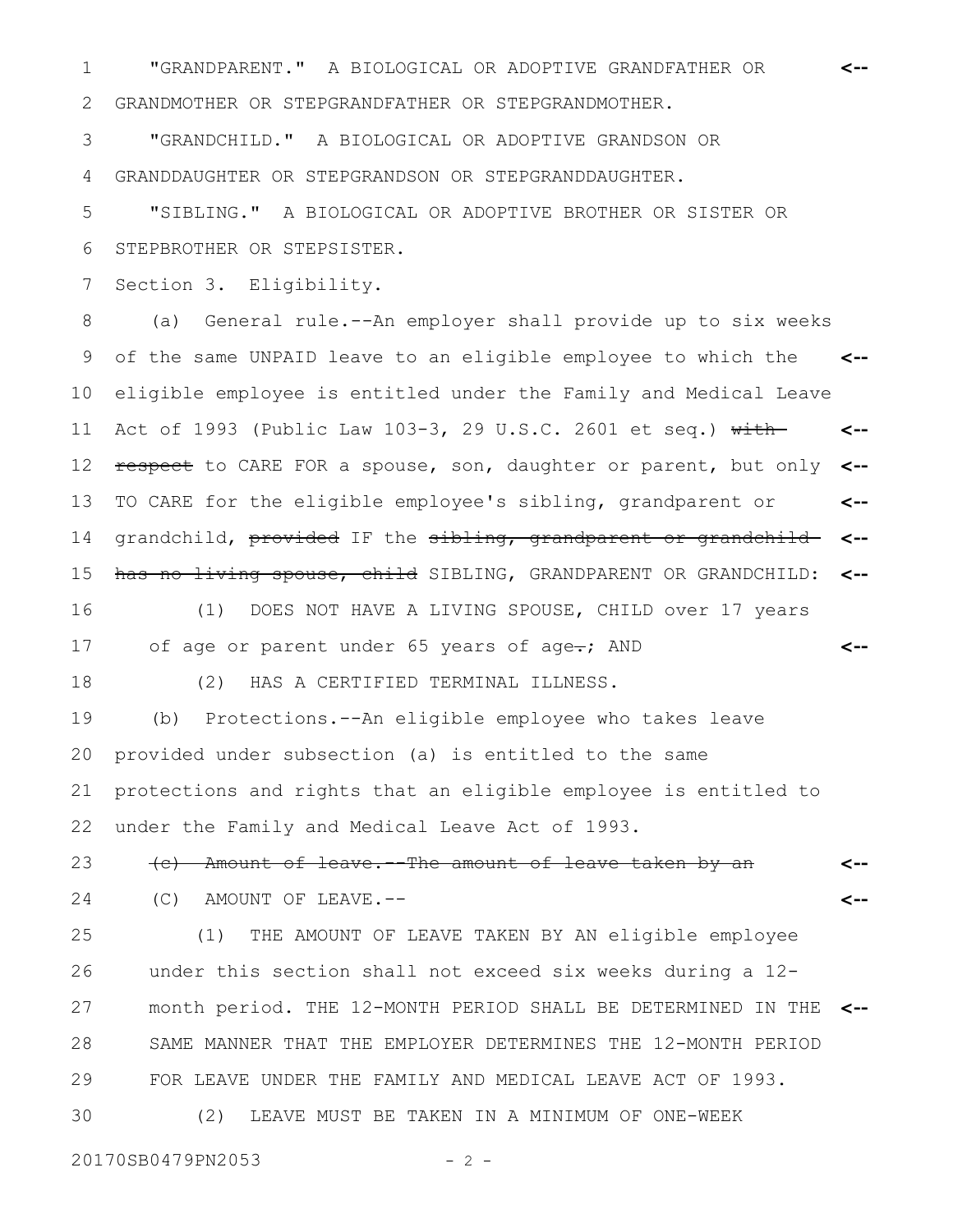INCREMENTS. 1

(3) LEAVE TAKEN BY AN ELIGIBLE EMPLOYEE UNDER THE FAMILY AND MEDICAL LEAVE ACT OF 1993 SHALL REDUCE AN EMPLOYEE'S LEAVE ENTITLEMENT IN ANY APPLICABLE 12-MONTH PERIOD UNDER THIS SECTION, PROVIDED THAT LEAVE TAKEN BY AN EMPLOYEE IN ACCORDANCE WITH THIS SECTION SHALL NOT REDUCE THE EMPLOYEE'S LEAVE ENTITLEMENT UNDER THE FAMILY AND MEDICAL LEAVE ACT OF 1993. 2 3 4 5 6 7 8

(D) EMPLOYEE NOTICE OF LEAVE.--AN EMPLOYEE SHALL PROVIDE WRITTEN OR VERBAL NOTICE OF THE NEED TO TAKE LEAVE UNDER THIS 10 SECTION TO THE EMPLOYER AS SOON AS PRACTICABLE. 9 11

(E) MEDICAL CERTIFICATION.-- 12

(1) AN EMPLOYER MAY REQUIRE CERTIFICATION FROM A PHYSICIAN TO VERIFY TERMINAL ILLNESS OF AN EMPLOYEE PROVIDING NOTICE OF THE NEED TO TAKE LEAVE UNDER THIS SECTION. 13 14 15

(2) THE DEPARTMENT SHALL DEVELOP A FORM THAT MAY BE USED TO PROVIDE MEDICAL CERTIFICATION UNDER THIS SUBSECTION. 16 17

(F) EMPLOYER POSTING.--AN EMPLOYER SHALL POST AND MAINTAIN IN A CONSPICUOUS PLACE A PRINTED ABSTRACT, DEVELOPED BY THE DEPARTMENT, WITH THE PROVISIONS OF THIS ACT. 18 19 20

SECTION 4. COMPLAINTS. 21

AN EMPLOYEE MAY FILE A COMPLAINT WITH THE DEPARTMENT ON A FORM PRESCRIBED BY THE DEPARTMENT IF THE EMPLOYEE: 23 22

(1) IS DENIED LEAVE; 24

(2) BELIEVES THAT THE EMPLOYEE IS ENTITLED TO THAT LEAVE; AND 25 26

(3) BELIEVES THAT THE EMPLOYER HAS VIOLATED SECTION 3(B). 27 28

29 SECTION 5. ADMINISTRATION.

THE DEPARTMENT HAS THE FOLLOWING POWER AND DUTIES: 30

20170SB0479PN2053 - 3 -